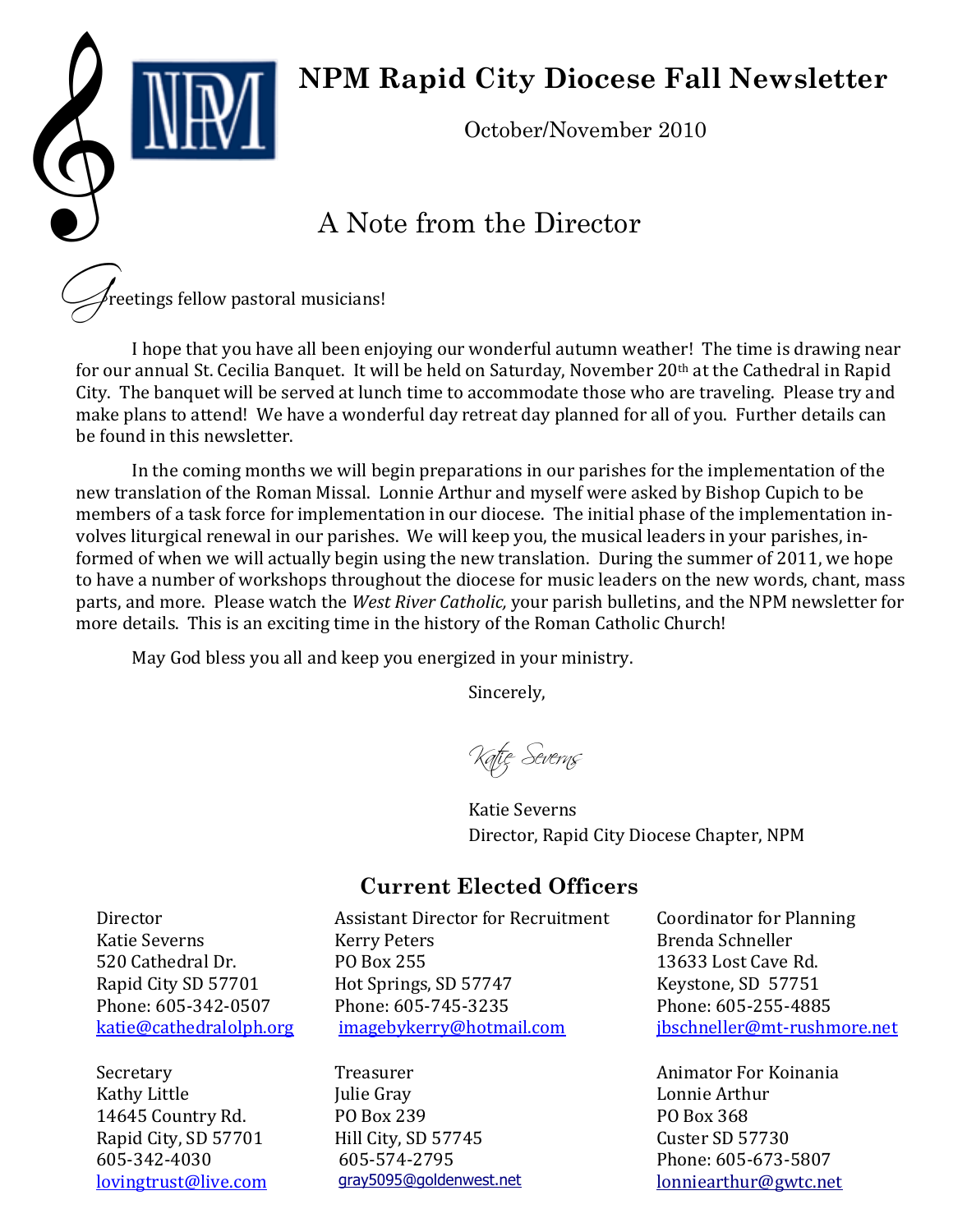# **Join us for our Fall Musician Retreat & St. Cecilia Banquet!**

Saturday November 20th at the Cathedral of Our Lady of Perpetual Help Rapid City, SD

#### **Schedule for the Day**

8:00AM Mass/Adoration 9:30AM Registration/Breakfast 10:00AM Morning Prayer/ Reflection for Musicians 11:15AM Break 11:30AM Banquet/Awards/Door Prizes/Meeting 1:30PM Choir Showcase 2:30PM Closing Prayer

#### **To register:**

**Send your name, phone number, address, email address, parish name, any food allergies and a check\* for \$15 per person to:**

> Julie Gray, NPM Treasurer PO Box 239 Hill City, SD 57745

*DEADLINE: Nov. 15th*

*Please make checks payable to NPM Rapid City*

*\*Non-Refundable*

For our **CHOIR SHOWCASE** we would like to have at least one choir or group from each parish sing/play 1-2 of their favorite selections. Please call Katie Severns at 342-0507 or email katie@cathedralolph.org to register your choir today!

We will be accepting nominees for the St. Cecilia Award, and the Peggy Langenfeld Memorial Award until Wednesday Nov. 10th, 2010. We will also accept names for our 25, 40, and 50 year service awards until Nov. 10th, 2010. **If we do not have the names by November 10th, nominations will not be considered and 25, 40, and 50 year certificates will not be given.**

See page 3 for more details.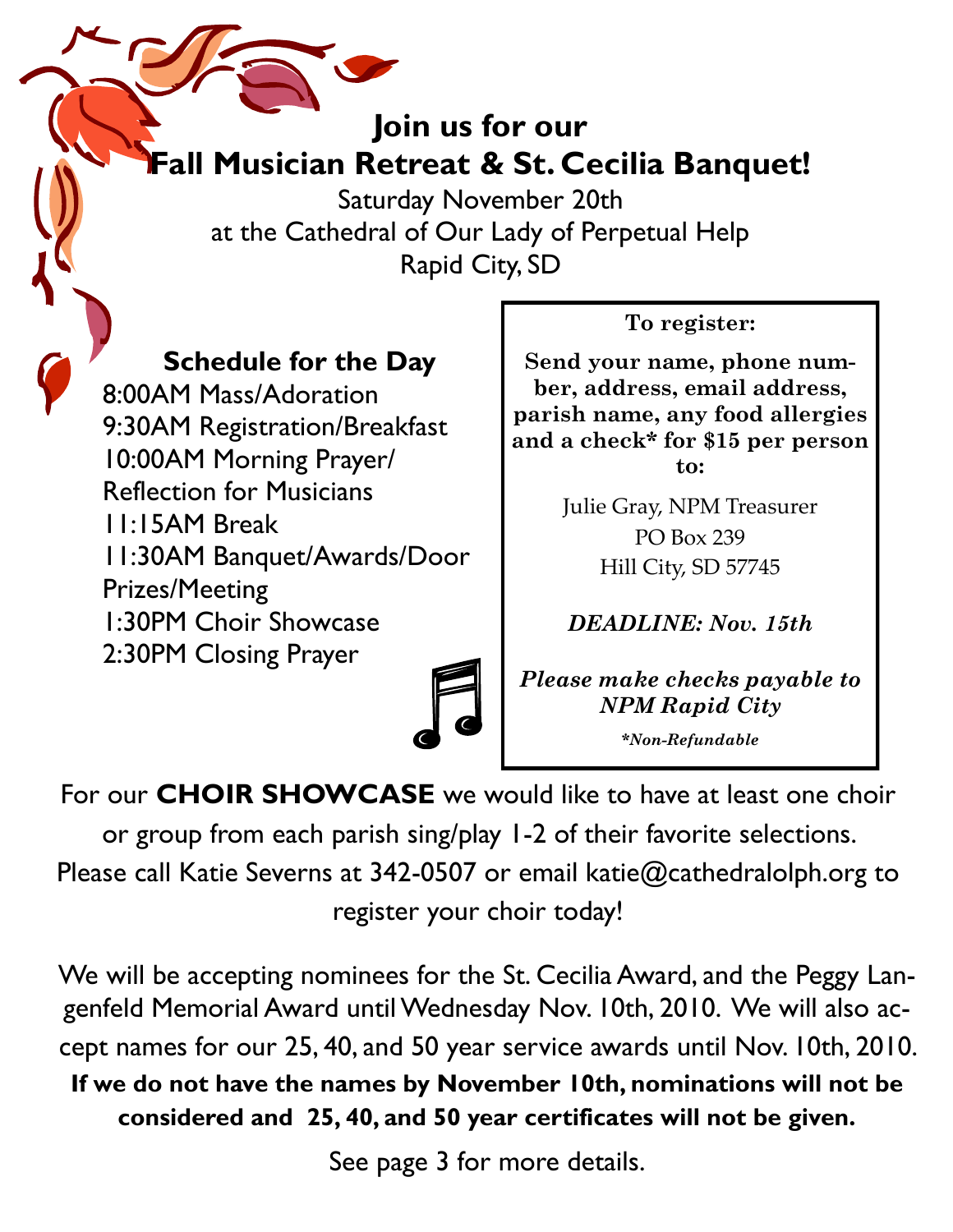### **St. Cecilia Award Nominations**

The St. Cecilia Award, named for the patroness of church music, recognizes one **lay person** *and* **one clergy member** for contributions to making the liturgy alive through music. Recipients will be announced at the annual NPM St. Cecilia Banquet November 20th.

Nominate the individuals (one clergy, one lay person) whose extraordinary contribution to the ministry of music brings the people of our church closer to Jesus Christ.

Give the name of the individual and a detailed explanation of why he or she deserves this award.

**Nominations MUST be received on or BEFORE November 10th, 2010**

#### **Mail nominations to:**

Kathy Little, NPM Secretary 14645 Country Rd. Rapid City, SD 57701 [lovingtrust@live.com](mailto:lovingtrust@live.com)

#### **Peggy Langenfeld Award Nomination**

Nominations will be accepted until **November 10th, 2010** to honor an individual who has served and promoted the Rapid City Chapter of the National Organization of Pastoral Musicians (NPM) in an exceptional manner.

The award memorializes Peggy Langenfeld as an individual who dedicated her life to good music in church worship. She developed tremendous resources and provided support to parish musicians, clergy and other worship leaders in fostering the art of musical liturgy.

Give the name of the individual and a detailed explanation of why he or she deserves this award.

#### **Mail nominations to:**

Kathy Little, NPM Secretary 14645 Country Rd. Rapid City, SD 57701 [lovingtrust@live.com](mailto:lovingtrust@live.com)

# **Certificates of Years of Service to the Ministry of Music**

Have you, or someone you know been involved in Catholic Music Ministry for 25 (or more), 40 (or more), or 50 (and more)

years?

#### **Let us know ON OR BEFORE**

#### **NOVEMBER 10th, 2010**

 You will be recognized for all your years of dedication to pastoral music, and receive a certificate at the annual St. Cecilia Banquet November, 20th.

Send, or e-mail the name, address, phone number, email address, current parish, and years of service of certificate recipient to:

> Kerry Peters PO Box 255 Hot Springs, SD 57747 Phone: 605-745-3235 [imagebykerry@hotmail.com](mailto:imagebykerry@hotmail.com)

*Please note: No late entries for any of the certificates or nominations will be accepted.*